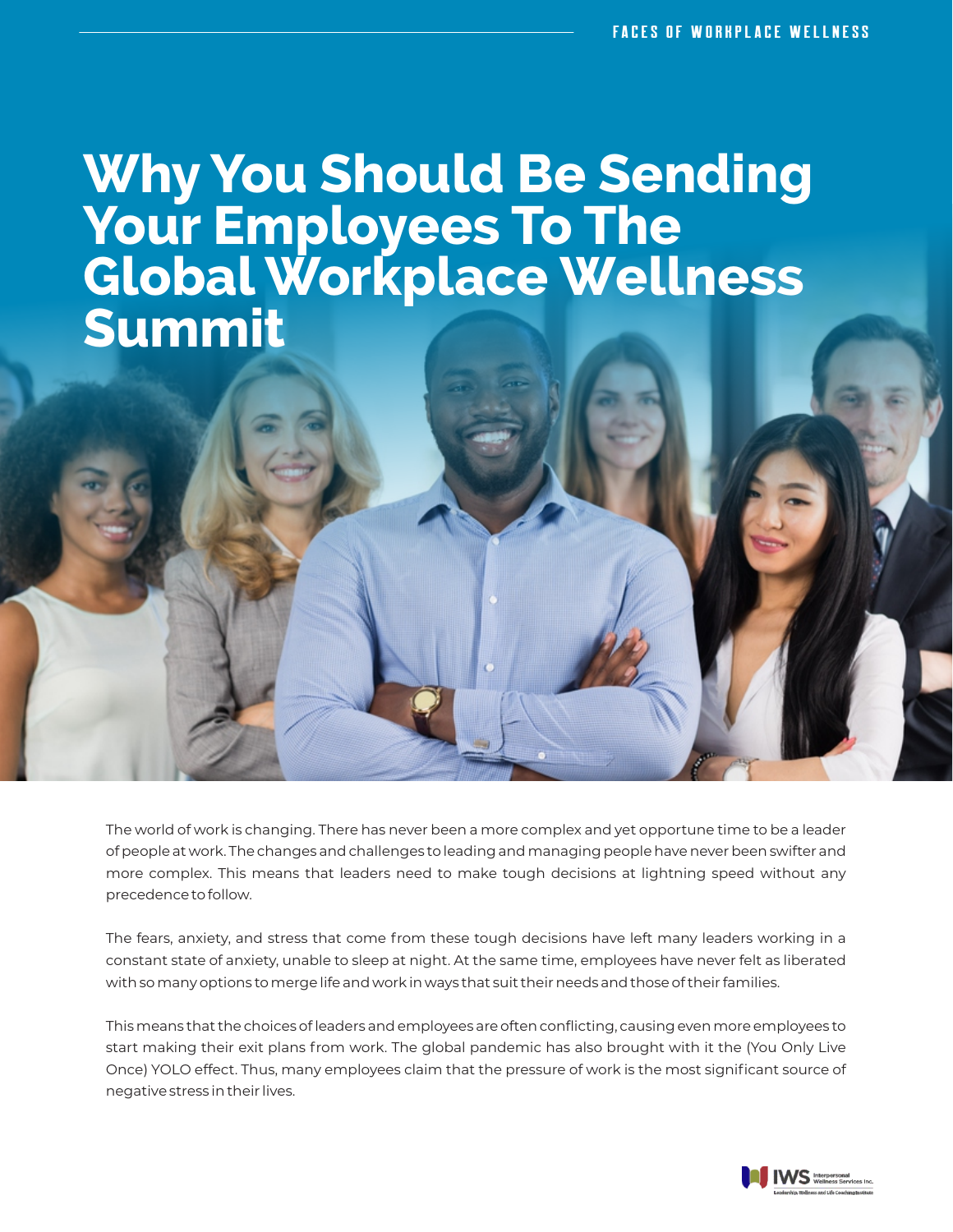According to the [American Institute of Stress](https://www.stress.org/workplace-stress), work stress cost in the United States is estimated at over \$300 billion annually, pre-pandemic. The cost of stress is felt inside and outside work with employees becoming ill with a range of chronic illnesses, heart disease, some cancers, and mental illness and disease.

It is estimated that the post-pandemic cost of stress has tripled and so has the cost of healthcare, food, and housing. It is expected that the gap between rich and poor is getting wider in all parts of the globe. Thus, organizations must make significant changes in the way we run workplace to reduce stress at work and mitigate cost of ill health for employees and employers.

There has never been a more important time for organizations to ensure that their leaders and employees are on the same page where health and wellness are concerned. Organizational leaders need to reframe their thinking about wellness at work and get on the same page with their employees about workplace health, wellness, and performance because work significantly influences how we live our lives.

The 4th annual [Global Workplace Wellness Summit](https://globalworkplacewellnesssummit.com/) is geared to expose employees and leaders to a similar conversation around the most comprehensive wellness model on the market, the **WIS® Method**. This process will expose them to a comprehensive wellness focus and to strategies to improve wellness in work and life.

The goal of the Summit is to facilitate powerful conversations around inclusive wellness in all its forms. Employees and leaders will have the opportunity to learn about the health and performance charter, and engage in various levels of activities around spiritual, social, emotional,

occupational, intellectual, environmental, financial, physical, and interpersonal wellness choices in life and at work that could impact their career, health, and performance.

The summit provides an affordable way for organizations to immerse their entire workforce in a wellness mindset that will foster a culture of inclusive wellness at work. The rapid rate of mental illnesses, diseases, and stress means we need take a more comprehensive and deliberate approach to improve wellness at work. By onboarding everyone at work on the nine dimensions of wellness, your workplace can accelerate change and return on wellness investment.

We can no longer maintain the same old prepandemic attitudes about wellness. It is well known that employees take their learning home, so the population health impact is guaranteed through workplace wellness strategies and learning. It is critical for employees to be exposed to the same message as the fastest route to create a culture shift of wellness at work.

The 2021 Summit is offering organizations some high value membership packages that will allow them to bring their entire team to learn and interact with a powerful agenda on workplace wellness with a global perspective.

We have learned from the pandemic that the health and wellness of every country can impact ours, so the Summit is providing a way for organizations in developing countries to also participate and learn about wellness practices and procedures for workplace wellness, even without a budget.

We invite you to join us in our efforts to promote health and wellness competencies in workplaces everywhere.